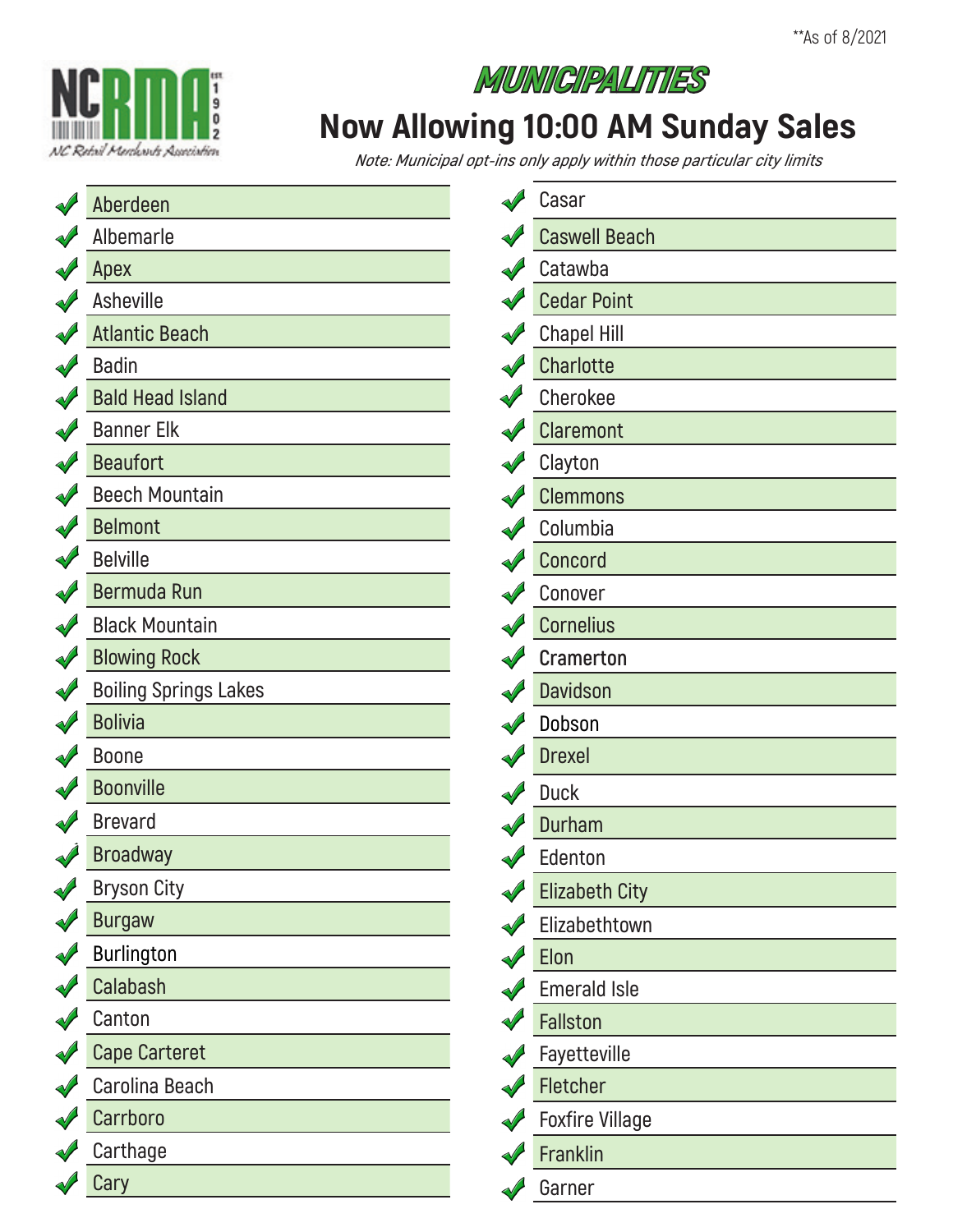

#### **MUNICIPALITIES**

#### **Now Allowing 10:00 AM Sunday Sales**

**Note: Municipal opt-ins only apply within those particular city limits**

| Gastonia                | Locust                |
|-------------------------|-----------------------|
| Goldsboro               | <b>Long View</b>      |
| Graham                  | <b>Maggie Valley</b>  |
| Greensboro              | <b>Maiden</b>         |
| Greenville              | Manteo                |
| Harrisburg              | <b>Marion</b>         |
| Henderson               | <b>Matthews</b>       |
| Hendersonville          | <b>Maysville</b>      |
| <b>Hickory</b>          | Mebane                |
| <b>High Point</b>       | <b>Mills River</b>    |
| <b>Highlands</b>        | Mint Hill             |
| Hillsborough            | <b>Misenheimer</b>    |
| <b>Holly Springs</b>    | <b>Monroe</b>         |
| <b>Hope Mills</b>       | Mooresville           |
| Huntersville            | <b>Morehead City</b>  |
| Jacksonville            | Morganton             |
| <b>Kannapolis</b>       | Morrisville           |
| Kernersville            | <b>Mount Airy</b>     |
| <b>Kill Devil Hills</b> | <b>Mount Pleasant</b> |
| Kinston                 | <b>Nags Head</b>      |
| <b>Kitty Hawk</b>       | Nashville             |
| Knightdale              | <b>New Bern</b>       |
| <b>Kure Beach</b>       | Newport               |
| La Grange               | Newton                |
| Lake Lure               | North Topsail Beach   |
| Laurel Park             | Norwood               |
| Leland                  | <b>Oak Island</b>     |
| Lenoir                  | <b>Oak Ridge</b>      |
| Lewisville              | Ocean Isle            |
| Lexington               | <b>Oriental</b>       |
| Lincolnton              |                       |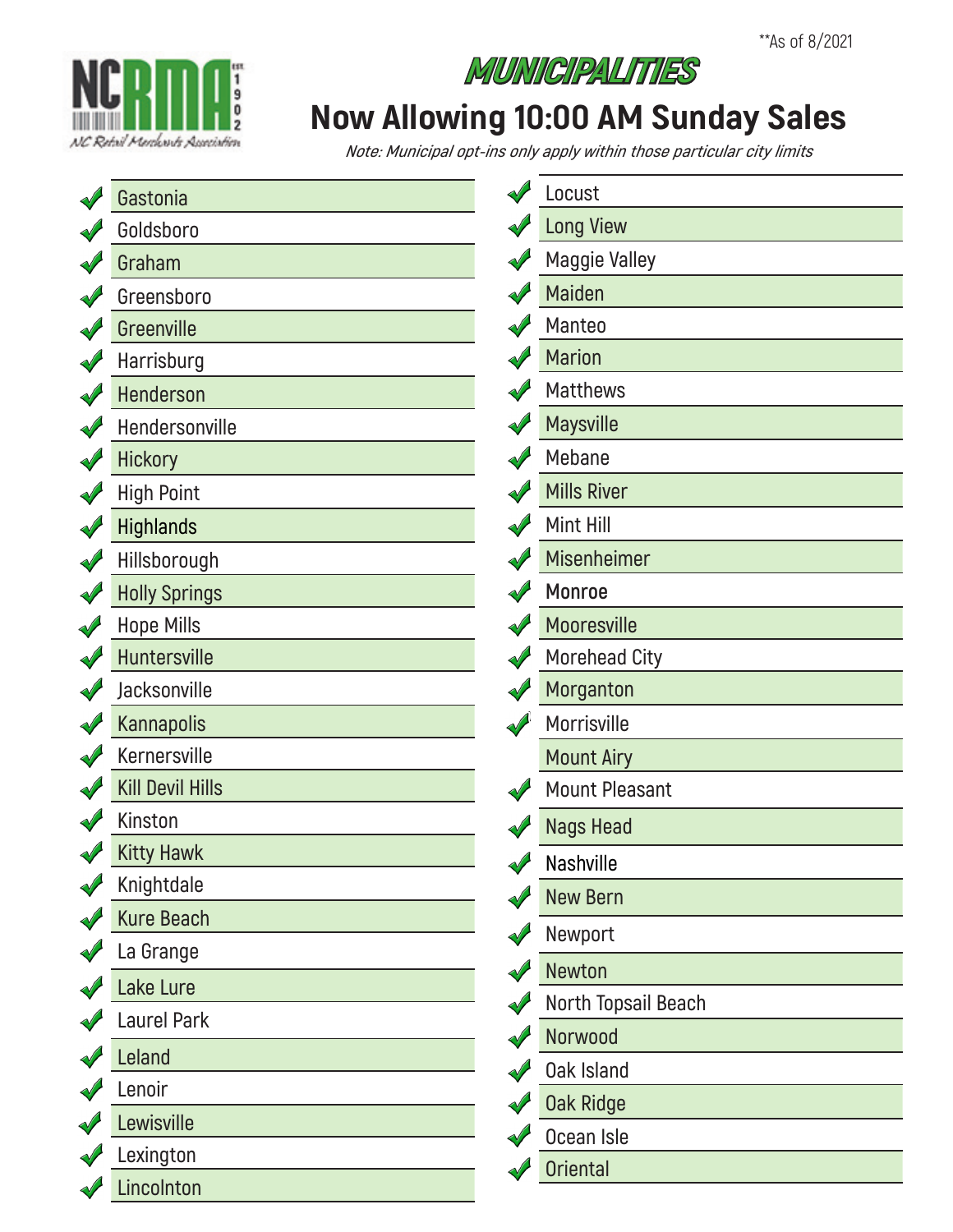

# **Now Allowing 10:00 AM Sunday Sales**

**MUNICIPALITIES** 

**Note: Municipal opt-ins only apply within those particular city limits**

| $\sqrt{}$       | <b>Pilot Mountain</b>    | <b>Surf City</b>          |
|-----------------|--------------------------|---------------------------|
|                 | <b>Pine Knoll Shores</b> | Swansboro                 |
|                 | Pinehurst                | Sylva                     |
|                 | Pineville                | Taylortown                |
|                 | Pittsboro                | Thomasville               |
|                 | <b>Polkville</b>         | <b>Topsail Beach</b>      |
|                 | Raleigh                  | Troutman                  |
|                 | Randleman                | <b>Tryon</b>              |
|                 | Reidsville               | Valdese                   |
| $\triangleleft$ | <b>Richlands</b>         | Vass                      |
|                 | Rockwell                 | <b>Wake Forest</b>        |
|                 | <b>Rocky Mount</b>       | Washington                |
|                 | Rolesville               | <b>Washington Park</b>    |
|                 | <b>Salisbury</b>         | Waxhaw                    |
|                 | Saluda                   | Waynesville               |
|                 | Sanford                  | Weaverville               |
|                 | Seagrove                 | Wendell                   |
|                 | <b>Seven Devils</b>      | <b>Whispering Pines</b>   |
|                 | <b>Shallotte</b>         | Whiteville                |
|                 | <b>Shelby</b>            | Wilmington                |
|                 | Smithfield               | Wilson                    |
|                 | <b>Southern Pines</b>    | Windsor                   |
|                 | <b>Southern Shores</b>   |                           |
|                 | Southport                | Winston-Salem             |
|                 | Spencer                  | <b>Wrightsville Beach</b> |
|                 | <b>Stanley</b>           | Yadkinville               |
|                 | <b>Statesville</b>       | Yanceyville               |
|                 | <b>Stoneville</b>        | Youngsville               |
|                 | <b>Sugar Mountain</b>    |                           |
|                 | <b>Sunset Beach</b>      |                           |